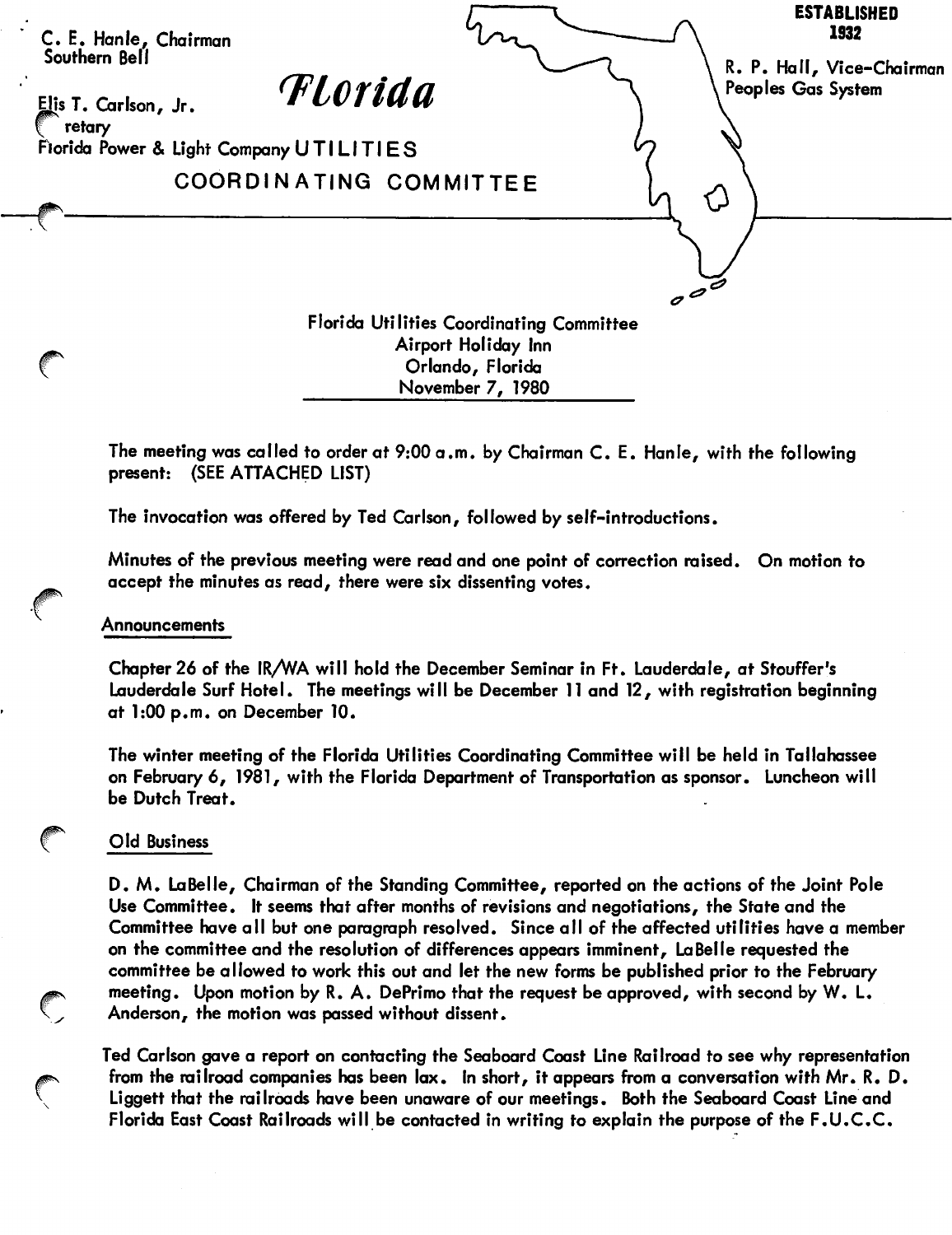rgadrifi-sef (dirk 1993 metura en O selcoes 1 **PARTICIPATION IN PARTICIPATION** onlive Hold froctl **Finilie** about the 1091 J tedintyol

والأقالية

orderlich uit dits gebruik . Auf beemind by James Coff to tebes of bullen approximates adl 

seroitowhere: 1-Neartaily will of years in the United States and the country of

of reffear ni - . Leitru cliosuco lo trice esclusio sue un itaca audivene ali la asturi l ູ່ເຊື້ອໃຫ້ເປັນການໃຫ້ການເລື້ອງ ແລະ ແລະ ເຊື້ອ ເລື້ອງ ແລະ ເຊິ່ງ ແລະ ເຊິ່ງ ເຊິ່ງ ແລະ ເຊິ່ງ ແລະ ເຊິ່ງ ແລະ ເຊິ່ງ ແລະ<br>ພວກເຮົາເຊິ່ງ ແລະ ເຊິ່ງ ແລະ ເຊິ່ງ ແລະ ເຊິ່ງ ແລະ ເຊິ່ງ ແລະ ເຊິ່ງ ແລະ ເຊິ່ງ ແລະ ເຊິ່ງ ແລະ ເຊິ່ງ ແລະ ເຊິ່ງ ແລະ ເຊ

afrismanninum (

int i norinn

Districts<br>Politicalist

n romo

sindiged in laightaburd , define index todassed the U.S. Has U.A.Head of the total and pointiged noifruisiges dilor (SI band I tedmone) ad like sor it om odF . letali ias olubrobur. <u>Chamadolino Indiana</u>

sceedelight of blody of Himselfiame is ordinationed settlift whitelfield be eattheast that in car an its tunny ( , 1991 , this control is the minute of function of function , is species , i.e. isomore will Attenti dotte i ani

taohitus (n. 11

 $\phi$  is found that the section of the function of  $\phi$  is the form in  $\phi$  and the control of  $M$  . the Committee . These months with number to state of rovisions and non-titrivity the United that the the man may hat this the series of the first continuation of the first of the first term in the series of the eak hotes upen allothal ger columni eurocen esos crollibric colitologon sak barr entitiumon sakono varty is, added to the baddidge adjampt war sid failber the sidd thew of bowells of actionates and  $\mathcal{C}$  . Then motify in the set of antino that the request being stroyed in File second by V in the set of  $\mathcal{C}$ galoga alah pero si rahina singgresia

roitricoscusso yilv ses of broilir? es il fury? Un oded differit to so integra ovep sosium? bol . The riled here is no more that be lots if you're if you are the recover the content that ideal is to be a lo ter sell tatoji langšilgū sid jagi (pantikomitao jo struntu vels), svri aurolina odi trik diskol (1.17.0). E odd le sanewe cdi sirique oi paliiro si batertane ad lliw shrowlin), isnab der bridheli,

<u>, septimus pred</u>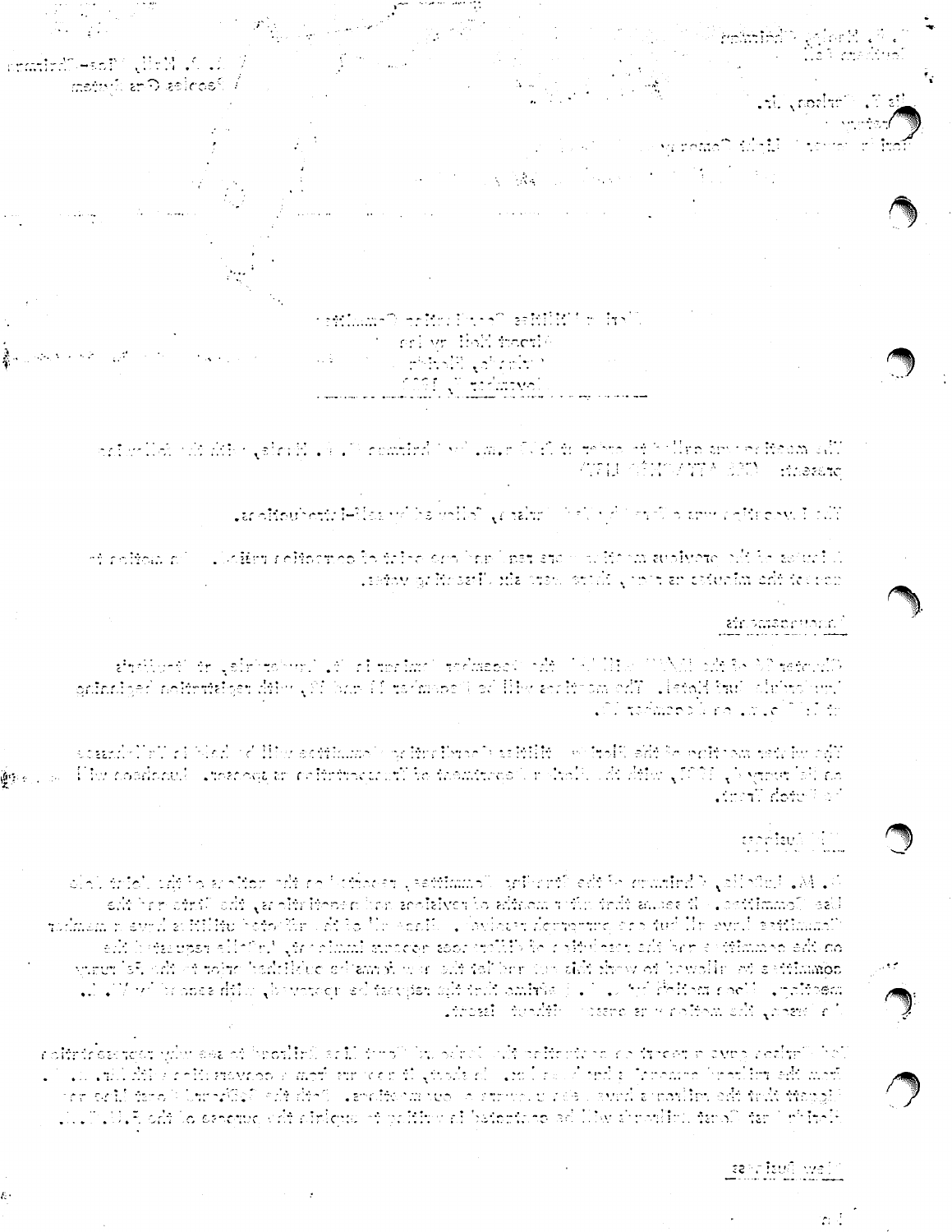### New Business

Ken Brown moved that the motion of August 7, 1980, to adopt permanent marker color codes on a voluntary basis be recinded by the F.U.C.C. This was seconded by R. H. Stevens. Following discussion, the motion was passed with 26 votes for and 11 votes against.

The amended motion that the vote be taken on a one vote per utility represented and the names

recorded, failed.<br>C.ROAUE INTRODUCED DAN BURDEN, DOT BIKE PATH COORD. WHO GAVE A FINE SLIDE PRESENTATION ON The following nominees to the Standing Committee were approved by the membership:  $B_1k\epsilon$   $P_4\tau HJ$ .

> Jim Wright - D.O.T. - Chairman Jim Dunning - Gulf Power Company Bob Foote - Winter Park Telephone Company Darryl Soliday - Peoples Gas System Jim Nutall - Volusia County Tom Priest - Sebring Utilities

The following were named to the By-Laws Revision Subcommittee, and approved by the membership:

> W. L. Childs - D.O.T. Clyde Johnson - S.B. T. & T. Bill Hopgood - FPL

### Reports from District Committees

District I - Mike Flannery - District I Committee met in Ft. Myers, September 25, with 90 present.

District II - Duncan Thompson - The next meeting will be March 18, 1981, at the Red Barn, in Lake City.

District III - Tom Smith - no report

District IV - Dennis Haynes - Met September 12, at Juno Beach Hilton. The next meeting will be held in March, 1981, with date and place to be announced.

District V - Alen Keith (by Jim Haynie) - At the last meeting, 65 were present. Next meeting is planned for sometime in January.

District VI - Ed Williams - Their last meeting was September 17, with about 100 present, give or take a few. The next meeting is to be announced.

Following the above reports, Rocky DePrimo urged all to attend the IR/WA Meeting to be held at Stouffers, in Ft. Lauderdale.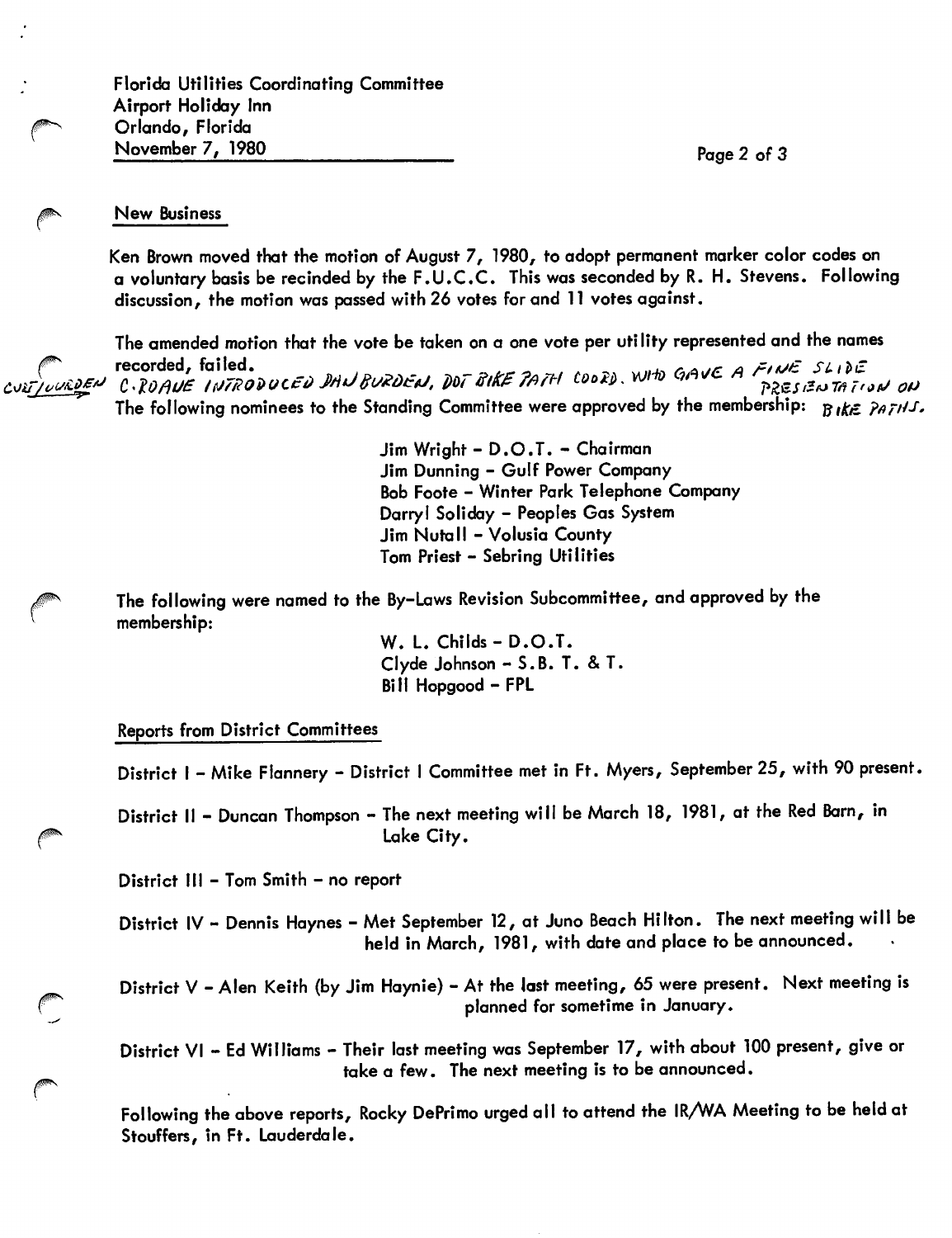Elonistic Utilities Coordination Committee. nel violich trocnio Crlende, Fierida **COST Negative P.** 

8.36 % ens9

 $\mathbf{v}$ 

# New indiass

Kan Brown moved that the mation of August 7, 1980, to adapt permanent marker golar codes an  $\alpha$  voltein variable betraded by the U.O.O.U. This was seconded by  $2.1\,$ H. Stevens. Following discussion, the motion was passed with 26 votes for not 11 votes acainst.

The amenging motion that the version of alcon as a cone you at lifty regressing is and the among corded, failed,

સીને જિલ્લો કરી કરી હતી. જિલ્લાના સ્ટેન્ડર વિજય જિલ્લા માટે જોવા જિલ્લો કરી છે. જિલ્લો કરી કે જિલ્લો વિજય રહે The following naminees to the Standing Committee vere approved by the memorality:  $\gamma$ 

> $\text{normal}(G \rightarrow G, G) \rightarrow \text{rel}(\text{cl} \cup \text{cl} \cup \text{cl} \cup \text{cl} \cup \text{cl} \cup \text{cl}$ Hm Donning - Golf Fower Common deb Foote - Winter Ferk Telestione Company Partyl Soliday - Paspier Gras System Maisland - Velinie Couchy Tom Prizes - Seisting Utilities

The following were moned to the Symbolic continue Second triangly ded upproved by the candero dinam

> $W_1$ . Childs  $\sim$  O.O.T.  $T \wedge T$ ,  $\emptyset$ ,  $T \wedge T$ ,  $T \wedge T$ ,  $T \wedge T$ ,  $T \wedge T$  $J55 +$  become  $H30$

> > Reports from District Committees

District  $1 - k$  displays a District I Committee met in Fi,  $M$  yers, September 22, with 90 present.

Oisheld + Duncen Thompson + The next meeting will be framely 1981, the fact the form limit, in **Lytes** City,

District H = Tom Sadith - ab report

Distribution in the Hernian Holds September 12, at fame is design History of the next most insectional interval held in faurch).  $1981$  , with dute and probe to be emongent. .

District V — Alexikin (by Jim Haynie) — At the the chesting, 65 were present, Meet meeting the in planned for sometime in January.

District VI – Ed Williams – Their last meeting was Suptember 17, with about 100 prusht; give or toke a four. The next meating is to be donotoned.

Following the choose reports, Rocky DePrimo erget if to diverse the BMWA Meeting to be before at Stouffers, in Ft. Lunderdate.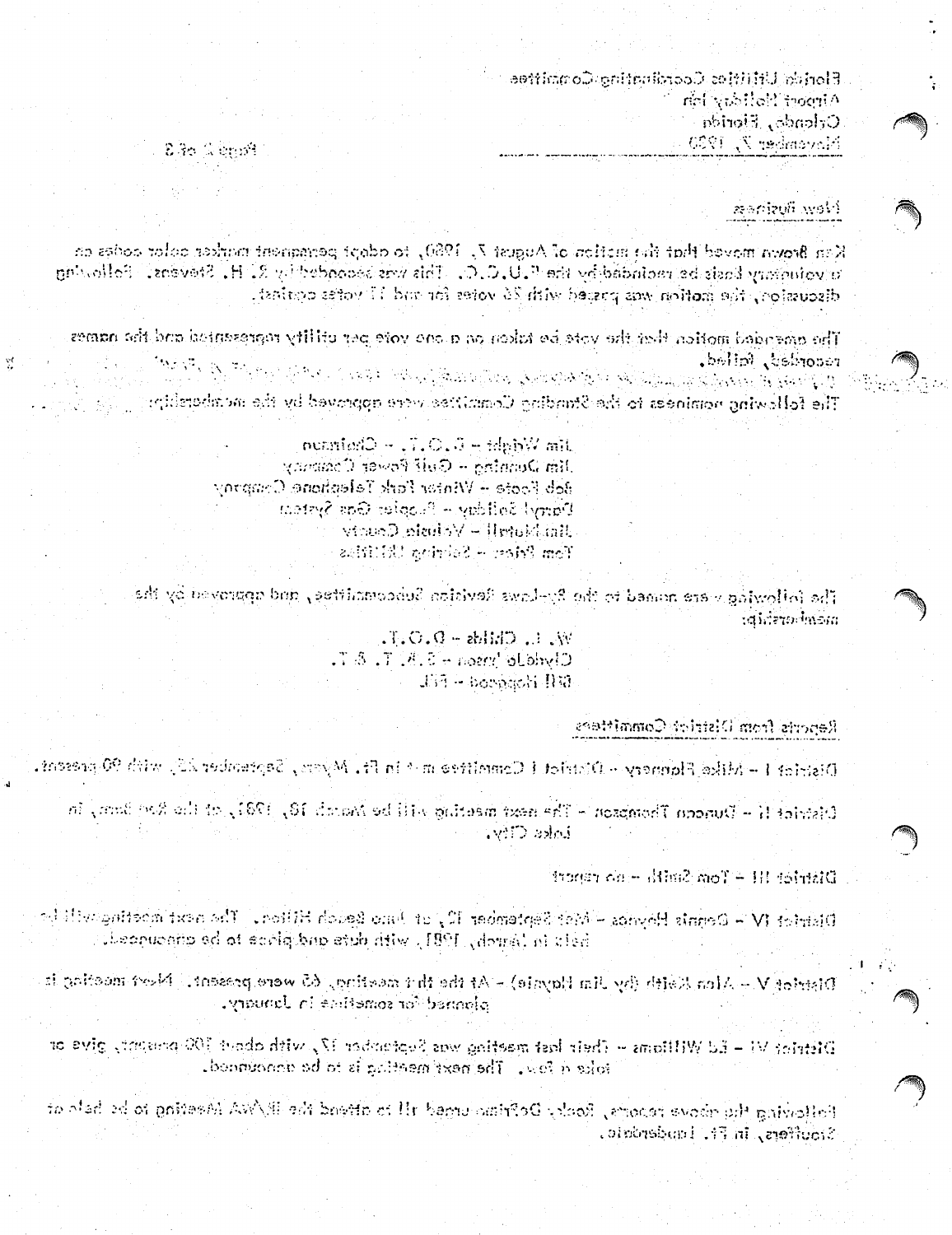Florida Utilities Coordinating Committee Airport Holiday Inn Orlando, Florida November 7, 1980 Page 3 of 3

Reports from District Committees (continued)

Chairman Hanle reported there are some proposed revisions to the Corps of Engineers permitting procedures. These ore listed in the Federal Register dated Friday, September 19, 1980. These will be reviewed and expounded upon at the next meeting.

With no further business, the meeting was adjourned at 11:45 a.m.

Respectfully submitted.

Ted

Elis T. Carlson, Jr. **Secretary** 

 $ETC$ :  $ic$ Attach.

@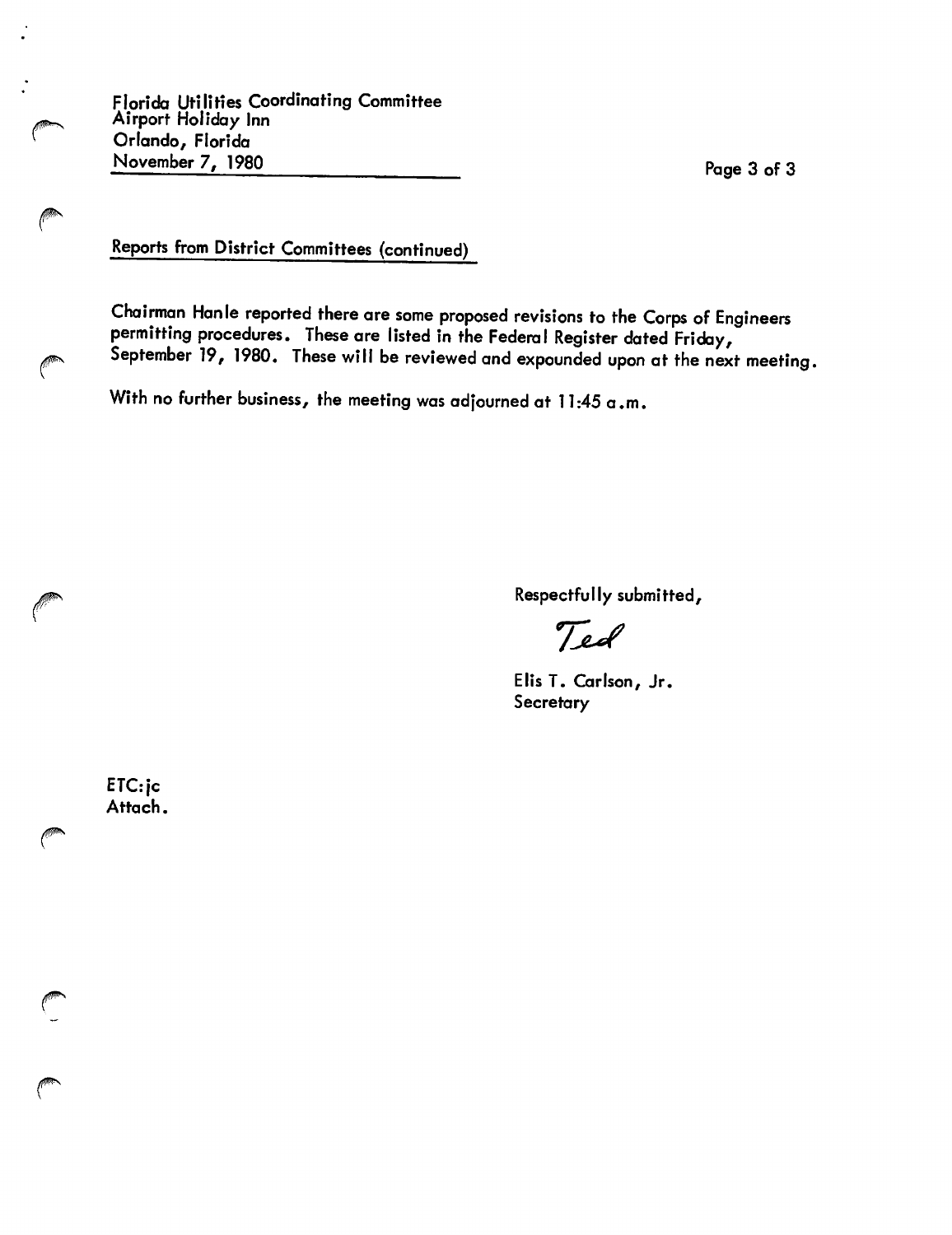# NAME COMPANY/ADDRESS PHONE NUMBER

| C. E. Hanle<br>E. T. Carlson, Jr.<br>R. P. Hall<br>W. L. Anderson                                                                                                                 |
|-----------------------------------------------------------------------------------------------------------------------------------------------------------------------------------|
| J. A. Wright<br>D. O. Unger<br>Dan Burden<br>H. V. Gardner, Jr.                                                                                                                   |
| T. M. Waldo<br>D. M. Brandon<br><b>Bill Hopgood</b><br>Dennis LaBelle<br>Don Schofield<br>Ken Brown<br>Don Johnson<br>Mike Flanery<br>W. L. Childs, Jr.                           |
| J. P. Dela Roche<br>Robert H. Stevens<br>Lanell Kyzer<br><b>Mercedes Sutton</b><br>Duncan Thomson<br>Frank A. Weil<br><b>Thomas Duggar</b><br><b>Tom Priest</b><br>Jack R. Rogers |
| Ed Williams                                                                                                                                                                       |
| Ed Mills                                                                                                                                                                          |
| Roger Fletcher                                                                                                                                                                    |
| Dennis E. Haynes                                                                                                                                                                  |
| Rocco A. DePrimo                                                                                                                                                                  |
| John L. Durden                                                                                                                                                                    |
| Patrick C. Hunt                                                                                                                                                                   |
| <b>Von Montford</b>                                                                                                                                                               |
| J. M. Haynie                                                                                                                                                                      |
| Les Price<br>Darryl Soliday<br><b>Bill Durling</b><br>Richard J. McConville                                                                                                       |

| Southern Bell Telephone, Ft. Lauderdale                        | 305-492-2788       |  |  |  |
|----------------------------------------------------------------|--------------------|--|--|--|
| Florida Power & Light Company, Sarasota                        | 813-953-7231       |  |  |  |
| Peoples Gas System                                             | 305-893-2522       |  |  |  |
| Department of Transportation, Bartow                           | 813-533-8161       |  |  |  |
| Department of Transportation, Ft. Lauderdale                   | 305-524-8621       |  |  |  |
| Southern Bell Telephone, Daytona                               | 904-252-0627       |  |  |  |
| Department of Transportation, Tallahassee                      | 904-488-4997       |  |  |  |
| Orlando Utilities Commission                                   | 305-423-9148       |  |  |  |
| Southern Bell Telephone, Orlando                               | 305-237-3553       |  |  |  |
| Florida Power & Light Company, Miami                           | $305 - 552 - 3260$ |  |  |  |
| Florida Power & Light Company, Miami                           | 305-442-5180       |  |  |  |
| Florida Power & Light Company, Miami                           | 305-552-4438       |  |  |  |
| <b>Gulf Power Company</b>                                      | 904-434-8547       |  |  |  |
| Tampa Electric Company                                         | 813-879-4111       |  |  |  |
| General Telephone Company                                      | 813-962-0789       |  |  |  |
| Pinellas County Water, Clearwater                              | 813-448-2588       |  |  |  |
| Department of Transportation, P.O.Box 1249,                    | 813-533-8161       |  |  |  |
|                                                                |                    |  |  |  |
| Bartow                                                         | 305-862-8306       |  |  |  |
| United Telephone, Altamonte                                    | 305-552-4401       |  |  |  |
| Florida Power & Light Company, Miami                           | 904-673-4682       |  |  |  |
| E. R. Brownell & Assoc, Inc., Miami/Daytona                    | 305-322-9060       |  |  |  |
| Southern Bell, 3000 Southgate Rd., Sanford                     |                    |  |  |  |
| Southern Bell, Gainesville                                     | 904-372-9063       |  |  |  |
| E. R. Brownell, 3152 Coral Way, Miami                          | 305-446-3516       |  |  |  |
| Central Telephone, Tallahassee                                 | 904-599-1543       |  |  |  |
| Sebring Utilities Commission                                   | 813-385-0648       |  |  |  |
| Underground Utilities Notification, 666 N.W.                   | 305-264-6820       |  |  |  |
| 39 Ave., Miami                                                 |                    |  |  |  |
| Southern Bell, 666 N.W. 79th Ave., Room 542,                   | 305-263-3108       |  |  |  |
| <b>Miami 33126</b>                                             |                    |  |  |  |
| Florida Public Service Commission, 101 E.                      | 904-488-8501       |  |  |  |
| Gaines St., Tallahassee 32303                                  |                    |  |  |  |
| Florida Public Service Commission, 400 W.                      | 305-423-6146       |  |  |  |
| Robinson, Orlando                                              |                    |  |  |  |
| Crabtree Construction Co., inc., P. O. Box 8195                | $305 - 832 - 6458$ |  |  |  |
| West Palm Beach 33407                                          |                    |  |  |  |
| Dade County Office Transportation Administration               | 305-579-5576       |  |  |  |
| 44 West Flagler St., Miami 33130                               |                    |  |  |  |
| Department of Transportation, 401 NW 2nd Ave.                  | 305-377-5367       |  |  |  |
| Miami                                                          |                    |  |  |  |
| Lee County Department of Transportation                        | 813-335-2220       |  |  |  |
| P. O. Box 398, Ft. Myers                                       |                    |  |  |  |
| Department of Transportation, 605 Suwannee St.,                | 904-488-8866       |  |  |  |
| Tallahassee 32304                                              |                    |  |  |  |
| Department of Transportation, P. O. Box 47,                    | 904-734-2171 (357) |  |  |  |
| <b>Deland 32720</b>                                            |                    |  |  |  |
| Jacksonville Electric Authority, 233 W. Duval St.              | 904-633-4816       |  |  |  |
| Peoples Gas System, 1200 N. 13th St., Tampa                    | 813-228-9743       |  |  |  |
| National, P. O.Box 1076, Cape Coral, 33904                     | 813-542-3424       |  |  |  |
| United Telephone Company, 1520 Lee St., Ft. Myers 813-335-3402 |                    |  |  |  |
|                                                                |                    |  |  |  |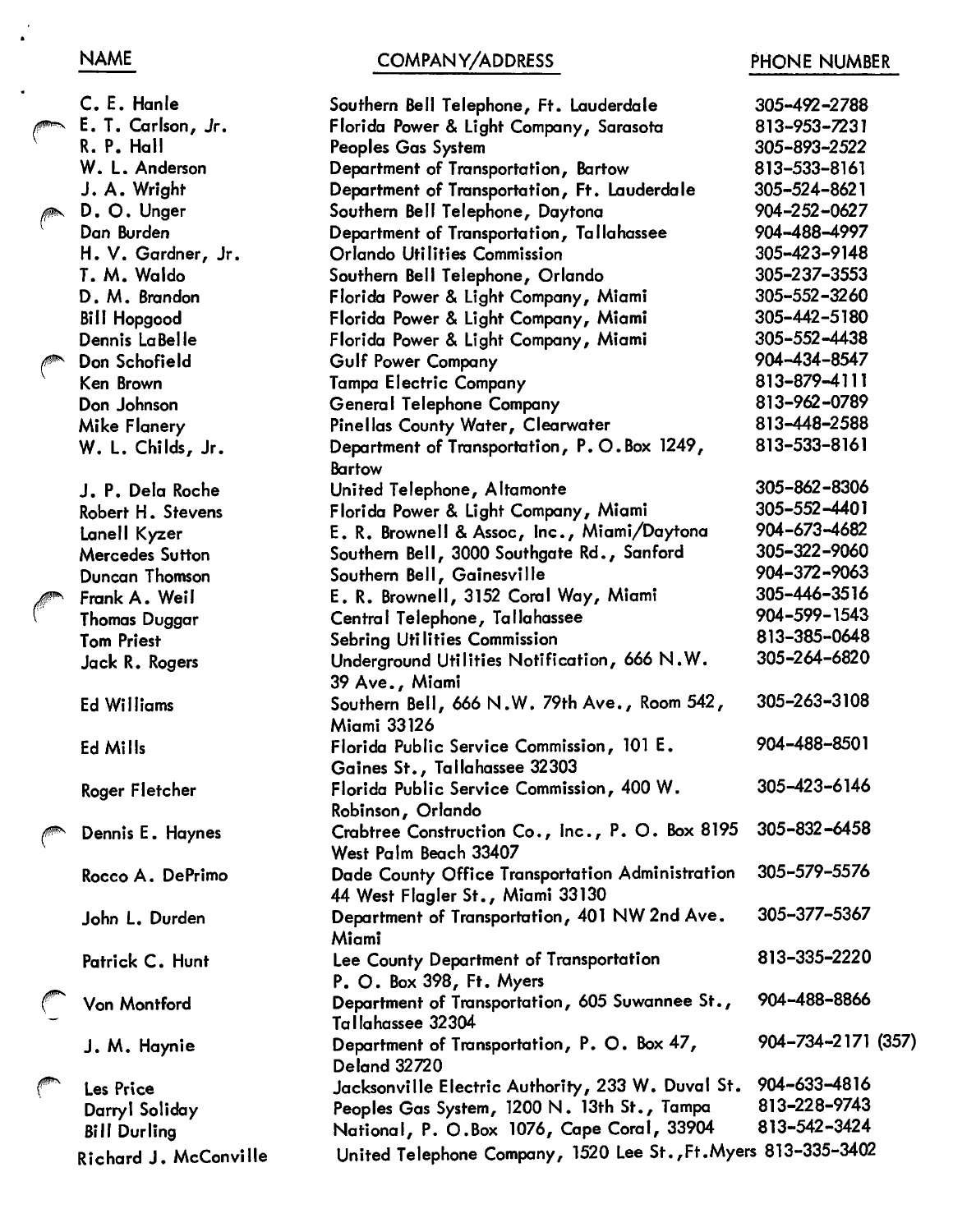通訊性

clash .1.0  $E$ ,  $T$ , Cyrlson, Jr. BoH R.A pociability of W dohW .A .E  $D_+$   $C_+$  Unger Den Burden N. V. Gerdaer, Jr. T. M. Welde D. H. Branden boogqcH HE Dennis Laðelle: Don Schoffeld Ken Brown Don Johnson Mike Flonery  $W, L, C$ hilda, k.

J. P. Dola Roche Robert H., Stevens anny A Hossail **Marcons Suffer** Demont nooned Fronk  $A$  . Well, Thomas Dugger tasith moi Sock R. Region

empHiW bi

退倍压

Rager Flatcher

Dennis U., Heynes

Rocco A. Delation

John L. Durch

and . O dobted.

**brottnofA** noV

singelf . Mr. J.

ophficed Dewin Soliday Selland Hite Richard J. McConville

# COASCOANNIMASADD

温的机场 起化相

 $\mathcal{J}_{\rm eff}$ 

 $\mathcal{L}$  :

| 8273-594-806                | Sopthern Boll Telephone, Ft. Laudordale                                                                                                                                                                                                                                                        |  |
|-----------------------------|------------------------------------------------------------------------------------------------------------------------------------------------------------------------------------------------------------------------------------------------------------------------------------------------|--|
| 813-953-72518               | Florido Pover û Light Compsoy, Surusoin                                                                                                                                                                                                                                                        |  |
| 3533-398-308                | විදොස්තුව වාසි System                                                                                                                                                                                                                                                                          |  |
| 3918-892-818                | D'opentment of Transportation, Rentow                                                                                                                                                                                                                                                          |  |
| 1569-AS2-302                | Depriment of Transportation, it. Loudurdale                                                                                                                                                                                                                                                    |  |
| 204-352-302                 | Southern Bell Telephone, Daytons                                                                                                                                                                                                                                                               |  |
| 3381-534-108                | Deputtuant of Transportation, Tailanussee                                                                                                                                                                                                                                                      |  |
| 8519-838-808                | $Q$ rlando Wilitites Commission                                                                                                                                                                                                                                                                |  |
| CCD8-NSS-208                |                                                                                                                                                                                                                                                                                                |  |
|                             | Southern Bell Talephone, Orlendo                                                                                                                                                                                                                                                               |  |
| 0598-928-208                | Elerica Power & Ught Company, Microi                                                                                                                                                                                                                                                           |  |
| 19875-092-302               | Floride Reviser & Light Company, Minni                                                                                                                                                                                                                                                         |  |
| 205-2325-202                | Hodde Power's Udoff Company, Microi                                                                                                                                                                                                                                                            |  |
| 不可的 计名词形式分段                 | Gulf Power Company                                                                                                                                                                                                                                                                             |  |
| 813-079-075                 | Tompa Electric Company                                                                                                                                                                                                                                                                         |  |
| 813-263-0789                | General Telephono Company                                                                                                                                                                                                                                                                      |  |
| 8600-844-018                | Pinellas County Wotor, Cuartwriter                                                                                                                                                                                                                                                             |  |
| 1518-022-016                | Department of Thursportation, $\mathbb{P}_+ \mathbb{O}_+$ Cox $\mathbb{M} \backslash \mathbb{S}_+$<br>vottel                                                                                                                                                                                   |  |
| 8988-533-206                | Similard Telephone, Altumonte                                                                                                                                                                                                                                                                  |  |
| 不适于与空无人的的                   | Florida Power & Licht Company, Micrisi                                                                                                                                                                                                                                                         |  |
| \$250-550-009               | E. R. Brownell & Assoc, and , Midmi/Deyrone                                                                                                                                                                                                                                                    |  |
| PHORE SHEETS                |                                                                                                                                                                                                                                                                                                |  |
| 2009-352-102                | Scuthern 2011) 3000 Southgate Rd., Sucford                                                                                                                                                                                                                                                     |  |
|                             | Southam: Bell, Gainswille                                                                                                                                                                                                                                                                      |  |
| 3128-444-306                | $E_{\star}$ R, Sremall, 3137 Coral Vey, Miumi                                                                                                                                                                                                                                                  |  |
| 10081-000-000               | Central Telephone, Tallahasseo                                                                                                                                                                                                                                                                 |  |
| 842642884818                | Sebring UHHHer Commission                                                                                                                                                                                                                                                                      |  |
| 0286-143-208                | Underground Ufilities Motification, 336 (V.W.                                                                                                                                                                                                                                                  |  |
|                             | $\mathbb{R}^n$ (weight) $\mathbb{R}^n$                                                                                                                                                                                                                                                         |  |
| 8018-822-802                | Soldburn Bell, 605 N.W. With Ave., Robin 542,                                                                                                                                                                                                                                                  |  |
|                             | ASI CELIMAINA                                                                                                                                                                                                                                                                                  |  |
| 1059-884-469                | Florida Public Service Commission, 101 E.                                                                                                                                                                                                                                                      |  |
|                             | Gaines St., Iallahassee 32000                                                                                                                                                                                                                                                                  |  |
| 3415-231-308                | Fiction fubiid Service Commission , 400 W .                                                                                                                                                                                                                                                    |  |
|                             | Rebinson, Grigado                                                                                                                                                                                                                                                                              |  |
| 205-325-353                 | Cribities Construction Co., Inc., P. O. Sm $0.195$                                                                                                                                                                                                                                             |  |
|                             | Nest Point Beach S2407                                                                                                                                                                                                                                                                         |  |
| 892-570-0575                | Dude County Office Trensperiented Administration                                                                                                                                                                                                                                               |  |
|                             | 44 West Elegist St., Wiemi-33150                                                                                                                                                                                                                                                               |  |
| 7688-103-868                | Department of Trunsportation, 401 MW 2nd Ave.                                                                                                                                                                                                                                                  |  |
|                             | JosefAA                                                                                                                                                                                                                                                                                        |  |
| 05SS-888-078                | Lee Cromby Dépretéent of Transportation                                                                                                                                                                                                                                                        |  |
|                             | $P_+ \oplus$ , $\partial_{\mathcal{O}X}$ $\partial_{\mathcal{O}Y}$ $\partial_{\mathcal{O}Y}$ $\partial_{\mathcal{O}Y}$ is by ers                                                                                                                                                               |  |
| -5323-033-403               | Department of Immsperiation, 603 Suveneses St.,                                                                                                                                                                                                                                                |  |
|                             | To [bolsases 32.3.14                                                                                                                                                                                                                                                                           |  |
| $(352)$ $(374.2) + 231.402$ | Department of Transportation, $P_1, Q_2, R_X \notin \mathbb{Z}_p$                                                                                                                                                                                                                              |  |
|                             | ONTEE books()                                                                                                                                                                                                                                                                                  |  |
| 0581-886-1-09               | Jacksonyille électric Authority, 233 W. Duval St.                                                                                                                                                                                                                                              |  |
| 013-228-5740                | Popples Ons Sylemp, 1209 M. 1315 St., Tampo                                                                                                                                                                                                                                                    |  |
| 2525-32-563                 | $\text{t4}$ and $\text{t}$ , $\text{t}$ , $\text{t}$ , $\text{t}$ , $\text{t}$ , $\text{t}$ , $\text{t}$ , $\text{t}$ , $\text{t}$ , $\text{t}$ , $\text{t}$ , $\text{t}$ , $\text{t}$ , $\text{t}$ , $\text{t}$ , $\text{t}$ , $\text{t}$ , $\text{t}$ , $\text{t}$ , $\text{t}$ , $\text{t}$ |  |
|                             |                                                                                                                                                                                                                                                                                                |  |

United Telephone Company, 1300 last 12, 17: Myors 813-21302 -3502